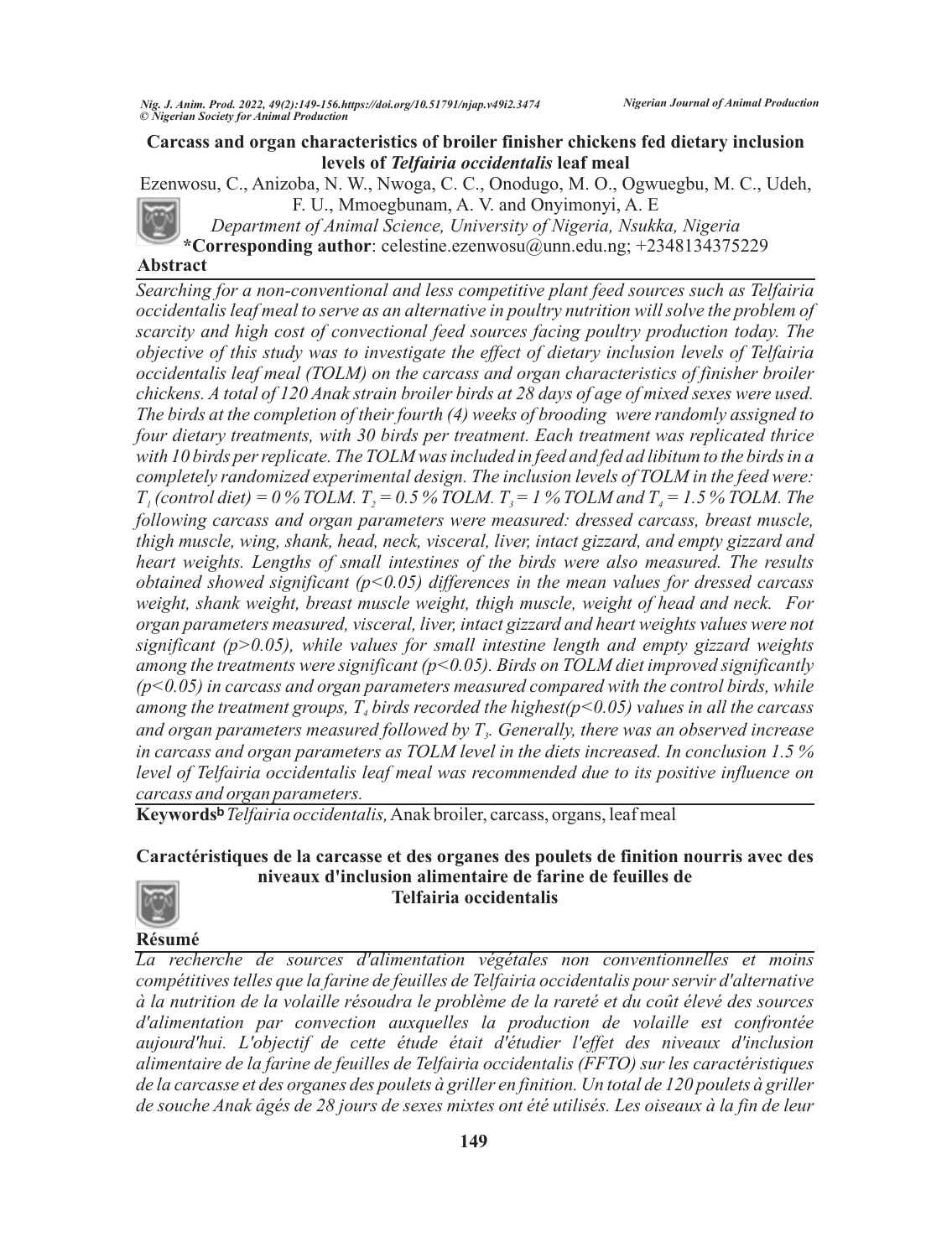#### *Broiler finisher chickens fed dietary inclusion levels of Telfairia occidentalis leaf meal*

*quatrième semaine ont été assignés au hasard à quatre traitements diététiques, avec 30 oiseaux par traitement. Chaque traitement a été répété trois fois avec 10 oiseaux par répétition. Le FFTO a été inclus dans les aliments et distribué ad libitum aux oiseaux dans une conception expérimentale complètement randomisée. Les niveaux d'inclusion de FFTO dans l'aliment étaient : T<sub>1</sub>* (*régime témoin*) = 0 % de FFTO.  $T<sub>2</sub>$  = 0,5 % FFTO.  $T<sub>3</sub>$  = 1 % FFTO *et T = 1,5 % FFTO. Les paramètres suivants de la carcasse et des organes ont été mesurés : <sup>4</sup> carcasse habillée, muscle de la poitrine, muscle de la cuisse, aile, jarret, tête, cou, viscéral, foie, gésier intact et poids du gésier et du cœur vides. La longueur des intestins grêles des oiseaux a également été mesurée. Les résultats obtenus ont montré des différences significatives (p<0,05) dans les valeurs moyennes du poids de la carcasse habillée, du poids du jarret, du poids du muscle de la poitrine, du muscle de la cuisse, du poids de la tête et du cou. Pour les paramètres d'organes mesurés, les valeurs de poids des viscères, du foie, du gésier intact et du cœur n'étaient pas significatives (p>0,05), tandis que les valeurs de longueur de l'intestin grêle et de poids du gésier vide parmi les traitements étaient significatives (p<0,05). Les oiseaux sous régime FFTO ont amélioré de manière significative (p<0,05) les paramètres de la carcasse et des organes mesurés par rapport aux oiseaux témoins, tandis que parmi les groupes de traitement, les oiseaux T ont enregistré les <sup>4</sup> valeurs les plus élevées (p<0,05) pour tous les paramètres de la carcasse et des organes mesurés, suivis de T . En général, on a observé une augmentation des paramètres de la <sup>3</sup> carcasse et des organes à mesure que le niveau de FFTO dans les régimes augmentait. En conclusion, un niveau de 1,5 % de farine de feuilles de Telfairia occidentalis a été recommandé en raison de son influence sur les paramètres de la carcasse et des organes.*

**Mots-clés :**Telfairia occidentalis, poulet à griller d'Anak, carcasse, organes, farine de feuilles

## **Introduction**

Poultry is the most inexpensive source of farm animal protein, contributing meaningfully to the rising demand for animal food products globally (Farrell, 2013). Demand for poultry meat such as broiler is growing more mostly in developing nations owing to the rising global human populace. Despite the contribution of poultry to global meat demand, poultry production is still faced with a lot of challenges such as high cost, scarcity and poor performance of birds. It is also well documented in the literature that poultry production has been set back by the shortage and elevated cost of protein feed sources (Melesse *et al.,* 2011). In the contemporary poultry production such as broilers, feed has been a major cost, accounting about 70% of the total production cost (Sugiharto, 2019). Currently, there is a continuous increase in

prizes and scarcity of conventional feed ingredients used in poultry feed production. This can be as a result of negative effects of climatic factors on crops and total human dependence on these feed ingredients for consumption. Therefore, there is a need to search for a non-conventional and less competitive plant protein sources that will serve as alternative in poultry production. Such alternative is leaf meal. When juxtaposed with agro-industrial byproducts, the crude protein constitution of leaf meal is higher (Sugiharto *et al.,* 2018a; Tesfaye *et al.,* 2013)**.** One of the widely cultivated vegetable in the tropics which has been used as leaf meal in broiler chicken nutrition is *Telfairia occidentalis*  (fluted pumpkin). According to (Adegbenro, 2015) T. occidentalis is rich in vitamins, minerals and protein. It has been reported that *T. occidentalis* leaves contains 8.4% total ash, 3.0% crude lipid, 30.5%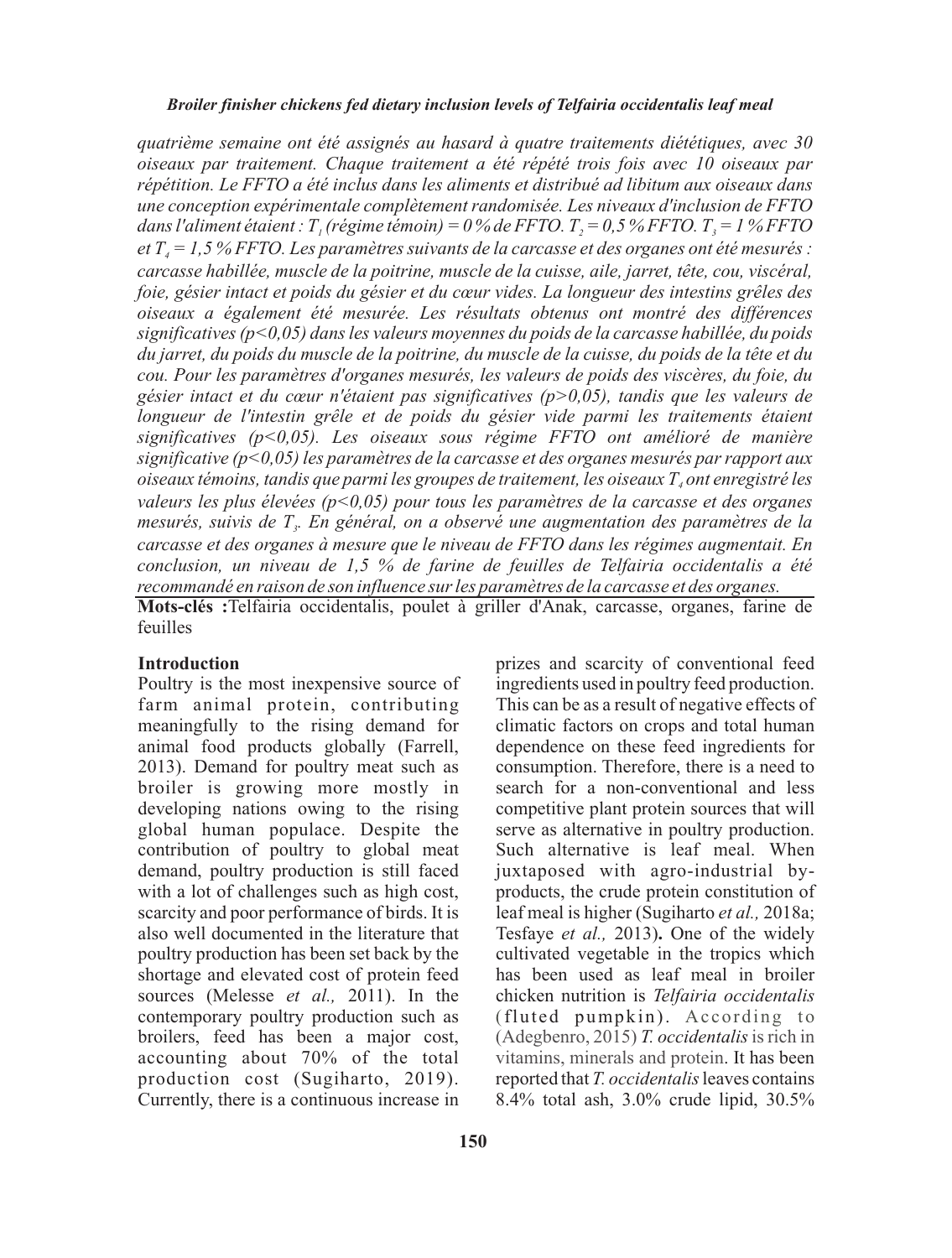crude protein and 87.3% crude fibre (Ladeji *et al.,*1995). The nutritional effect on carcass traits and muscles of the chest and hind limbs in avian species is well documented (Agbede and Aletor, 1997). Earlier report on carcass characteristics by (Fasuyi, 2007) broilers fed Telfairia *occidentalis* leaf meal (TOLM) had better nutrient intake and utilization when incorporated in their diets at 1.5% inclusion level. Also, from the work of (Fasuyi, 2007) the carcass characteristics and organ weights in broiler all showed evidence of uniform tissue buildup and muscles development particularly in those fed diet containing TOLM. The values for kidney, gizzard and intestinal lengths were significantly higher (P<0.05) in broilers fed TOLM diets (Fasuyi, 2007). But, Imasuen *et al.* (2014) supplemented the diet of broilers with TOLM and observed no significant differences ( $p$  $>$ 0.05) among the treatment groups with respect to all the internal organs measured with the exception of the small and large intestines. Considering the low cost and nutritional qualities of *T. occidentalis* leaves as possible alternative for protein source in broiler nutrition, this study was designed to evaluate the carcass and organ characteristics of broiler finisher chickens fed varying dietary inclusion levels of *T. occidentalis*leaf meal.

## **Materials and methods** *Location and duration of study*

The study was carried out at the Department of Animal Science Teaching and Experimental Farms, Poultry Section of the University of Nigeria, Nsukka Enugu State. It is located on latitude on  $6^{\circ}25N$  and 07°24E and altitude (Okonkwo and Akubuo, 2007) and at an altitude of 430m above sea level (Breinholt *et al.,*1981) in the derived savanna region of south Eastern Nigeria. The climate of the study area is a typical humid tropical type with a relative humidity range of 56.01-103.83%. Average

diurnal minimum temperature ranges from  $22^{\circ}$ C -24 $^{\circ}$ C. The average maximum ambient temperature ranges from 33°C and 37<sup>°</sup>C (Ofomata, 1975). The annual rainfall ranges from is 1567.05mm-1846.98mm (Metrological Center, Crop Science Department, University of Nigeria, Nsukka Enugu State). The study lasted for 4 weeks. *Experimental materials and processing*

The *Telfairia occidentalis* leaves used in this research were obtained from Mmuogbunam farm Nimo, Njikoka Local Government Area of Anambra State. Freshly harvested *Telfairia occidentalis* leaves were harvested and spread on a clean concrete floor and allowed to sundry gradual until a constant moisture content of 10% was attained. The material was sundried for 5-7 days, after which it was grounded at the mill. The milled sun-dried leaves retained their green color implying that necessary pigments, vitamins, protein and mineral were adequately preserved. The milled material was collected in jute bags and tied air-tight to prevent insect attack. The material was also stored in clean, well ventilated room before feed formulation to ensure nutrient preservation. The material (TOLM) was analyzed to obtain its proximate composition before its application in feed formulation. Other feed ingredients such as maize, groundnut cake, fishmeal, lysine, vitamin premix and methionine were purchased from Chidera feedmill limited, Nsukka, Nigeria.

## *Experimental animals and management*

One hundred and twenty day old Anak broiler strains were purchased from Fidan Breeders, Ibadan, Nigeria. The chicks were brooded for 4-weeks periods and transferred to deep-littered pen bedded with wood shavings to start the study. The birds were randomly assigned to four dietary treatments, having 30 birds per treatment and replicated thrice with 10 birds per replicate. Water and feed were served *ad libitum*.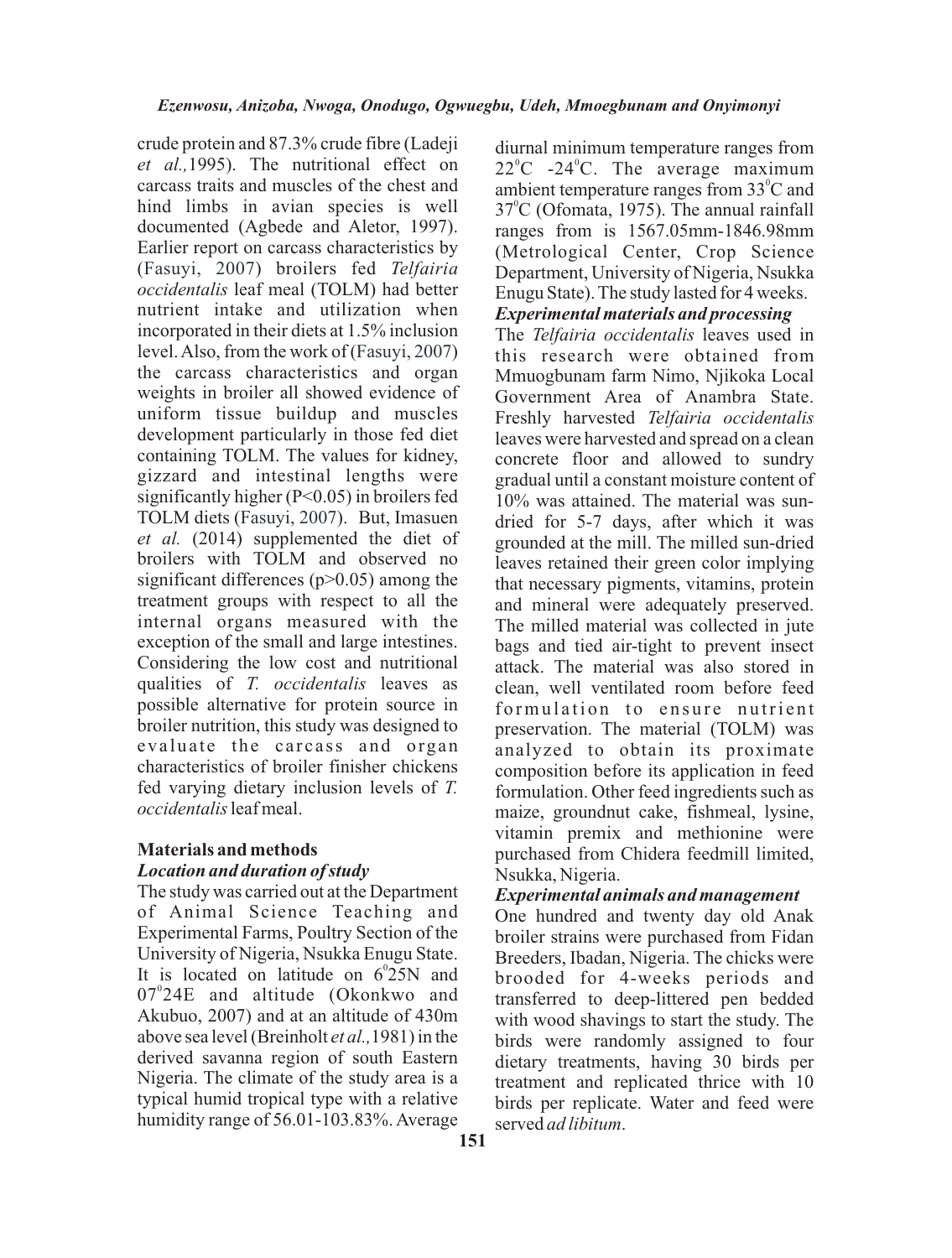| Table 1: Percentage ingredients composition of broiler finisher diet |                   |                |            |                |  |  |
|----------------------------------------------------------------------|-------------------|----------------|------------|----------------|--|--|
| Ingredients $(\% )$                                                  | <b>Treatments</b> |                |            |                |  |  |
|                                                                      | $T_1$             | T <sub>2</sub> | $T_3$      | T <sub>4</sub> |  |  |
| Maize                                                                | 38.00             | 38.00          | 38.00      | 38.00          |  |  |
| Groundnut cake                                                       | 16.00             | 16.00          | 16.00      | 16.00          |  |  |
| Soybean meal                                                         | 13.00             | 12.50          | 11.50      | 11.50          |  |  |
| Wheat offal                                                          | 26.00             | 26.00          | 26.50      | 26.00          |  |  |
| Fish meal                                                            | 2.00              | 2.00           | 2.00       | 2.00           |  |  |
| Oyster shell                                                         | 2.00              | 2.00           | 2.00       | 2.00           |  |  |
| Bone meal                                                            | 2.00              | 2.00           | 2.00       | 2.00           |  |  |
| Lysine                                                               | 0.25              | 0.25           | 0.25       | 0.25           |  |  |
| Methionine                                                           | 0.25              | 0.25           | 0.25       | 0.25           |  |  |
| Vitamin premix                                                       | 0.25              | 0.25           | 0.25       | 0.25           |  |  |
| Salt                                                                 | 0.25              | 0.25           | 0.25       | 0.25           |  |  |
| <b>TOLM</b>                                                          | -                 | 0.50           | 1.00       | 1.50           |  |  |
| <b>Total</b>                                                         | 100               | 100            | <b>100</b> | 100            |  |  |

*Broiler finisher chickens fed dietary inclusion levels of Telfairia occidentalis leaf meal*

|        | Table 2 <sup>b</sup> Proximate compositions of experimental diets containing Telfairia occidentalis leaf meal |  |  |
|--------|---------------------------------------------------------------------------------------------------------------|--|--|
| (TOLM) |                                                                                                               |  |  |

| Compositions $(\% )$             |         |                | <b>Treatments</b> |         |
|----------------------------------|---------|----------------|-------------------|---------|
|                                  |         | T <sub>2</sub> |                   |         |
| Crude protein                    | 21.00   | 21.19          | 21.89             | 21.99   |
| Crude fiber                      | 6.55    | 7.20           | 8.05              | 9.40    |
| Ether extract                    | 3.10    | 3.26           | 3.90              | 4.40    |
| Ash                              | 6.11    | 9.90           | 11.80             | 13.98   |
| Moisture                         | 15.38   | 15.00          | 15.02             | 14.87   |
| Met. energy Kcal.kg <sup>1</sup> | 2770.00 | 2799.00        | 2828.00           | 2900.00 |

## **Parameters measured**

## *Carcass and organ characteristics*

At the end of the experiment, three birds from each replicates were randomly selected, starred for 24 hours, but not without water, weighed, and slaughtered by severing the jungular vein. The birds were bled, immersed in hot water, de-feathered and separated into head, neck and feet and visceral organs. The wings were removed by cutting anteriorly severing the humeoscapular joints. The cuts were made through the rib hind to the shoulder girdle and the back was detached intact by pulling anteriorly. Thighs and drum sticks were dissected from each carcass and weighed separately. The internal organs (gizzard, heart, liver and intestine) were isolated and weighed.

## **Statistical analysis**

Data generated were subjected to the analysis of variance (ANOVA) in CRD using statistical package (SPSS, 2003) Windows version 8.0. Mean differences

were separated using Duncan's New Multiple Range Test (Duncan, 1955) as outlined by Obi (2002).

# **Results**

Table 3 shows the carcass characteristics of finisher broiler chickens fed varying dietary inclusion levels of *Telfairia occidentalis* leaf meal (TOLM). From the results, it was observed that the inclusion of TOLM to the diet of broiler finishers significantly  $(p<0.05)$  influenced the values for dressed carcass weight, breast muscle weight, thigh muscle weight, wing weight, shank weight and weight of heads and necks. Values of the above mentioned parameters were significantly higher in treatment group when compared with the control, but among the treatment groups, dressed carcass weight, breast muscle weight, thigh muscle weight, wing weight, shank weight, head and neck weight values were significantly higher in  $T<sub>4</sub>$  followed by  $T<sub>3</sub>$  Dressed carcass values recorded in T<sub>1</sub> (control) and 2 were statistically  $(p>0.05)$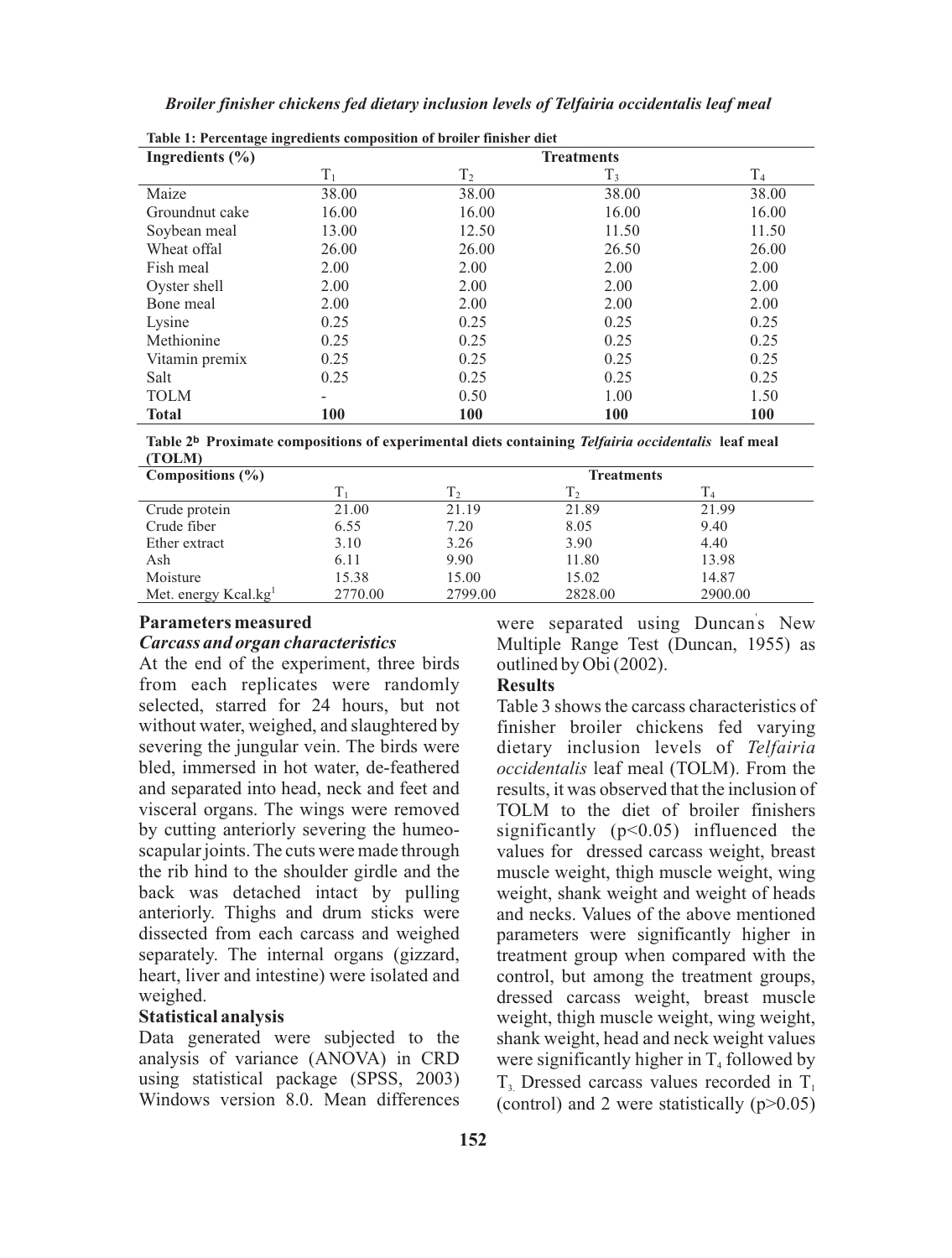similar, but significantly differed and lower than the value observed for treatment 3 and 4. Breast muscle weight values of treatment 1 (control), 2 and 3 were similar (p>0.05), but differed significantly and lower than the value recorded in treatment 4. Values of thigh muscle, wing, shank, head and neck weight followed the same trend among the treatments. Weights of carcass parameters measured increased as the level of TOLM in the diet increased. Among the treatment groups, weights of carcass traits measure were higher  $(p<0.05)$ in treatment 4 followed by treatment 3**.**

Table 4 shows the organ characteristics of finisher broiler chickens fed varying dietary inclusion levels of *Telfairia occidentalis* leaf meal (TOLM). From the results, it was

observed that the inclusion of TOLM to the diet of broiler finishers significantly (p<0.05) influenced the values recorded for empty gizzard weight and length of small intestine, while there was no significant difference among the treatments means on the visceral, liver, intact gizzard and heart weights. Values for empty gizzard for treatment 2 and 3 were similar  $(p>0.05)$ , but significantly higher than the value recorded in treatment 1 and lower than value recorded in treatment 4. Length of small intestine values among the treatment followed the same trend as observed for the empty gizzard weight values. Length of small intestine and weights of the empty gizzard increased as the level of TOLM increased in the diet.

**Table 3? Carcass characteristics of finishing broilers fed varying dietary inclusion levels of**  *Telfairia occidentalis* **leaf meal (TOLM )**

| Parameters $(g)$        |                     | <b>Treatments</b>   |                      |                     |            |
|-------------------------|---------------------|---------------------|----------------------|---------------------|------------|
|                         | Т,                  | $T_2$               | $T_{3}$              | $\rm T_4$           | <b>SEM</b> |
| Dressed carcass weight  | 1370.00°            | 1350.00             | 1550.00 <sup>b</sup> | $1910.00^a$         | 98.49      |
|                         |                     | $\mathbf{c}$        |                      |                     |            |
| Breast muscle weight    | 445.00 <sup>b</sup> | 455.00 <sup>b</sup> | 500.00 <sup>b</sup>  | 645.00 <sup>a</sup> | 33.40      |
| Thigh muscle weight.    | $230.00^{\circ}$    | $240.00^{\circ}$    | 276.00 <sup>b</sup>  | $320.00^a$          | 15.20      |
| Wing weight.            | $175.00^{\circ}$    | $185.00^{\circ}$    | 218.00 <sup>b</sup>  | $245.00^a$          | 11.61      |
| Shank weight            | $61.00^{\circ}$     | 65.00 <sup>c</sup>  | 90.00 <sup>b</sup>   | $125.00^{\rm a}$    | 9.44       |
| Weight of head and neck | $165.10^{\circ}$    | $172.0^{\circ}$     | 188.78 <sup>b</sup>  | $199.86^{\rm a}$    | 12.67      |

**SEM**=Standard Error of mean.

**Table 4: Effect of organ characteristics of finishing broilers fed varying dietary inclusion levels of** *Telfairia occidentalis* **leaf meal (TOLM )**

| Parameters $(g)$               |                  |                     | <b>Treatments</b>   |                  |            |
|--------------------------------|------------------|---------------------|---------------------|------------------|------------|
|                                | Tı               | T <sub>2</sub>      | T٦                  | T4               | <b>SEM</b> |
| Visceral weight                | 215.00           | 222.00              | 225.00              | 230.00           | 9.34       |
| Liver weight                   | 39.10            | 44.00               | 45.00               | 48.00            | 3.34       |
| Intact gizzard weight          | 63.50            | 65.00               | 68.00               | 70.00            | 3.71       |
| Empty gizzard                  | $46.50^{\circ}$  | 53.50 <sup>b</sup>  | 57.00 <sup>b</sup>  | $63.00^a$        | 2.74       |
| Heart weight                   | 11.00            | 10.50               | 11.10               | 12.00            | 1.82       |
| Length of small intestine (cm) | $151.00^{\circ}$ | 169.00 <sup>b</sup> | 171.00 <sup>b</sup> | $190.00^{\rm a}$ | 4.51       |

abcRow means with different superscript are significantly different (p<0.05),**SEM**=Standard Error of Mean

### **Discussion**

Birds on TOLM diets recorded the highest (p<0.05) values in carcass and organ traits measured. This could be attributed to the relative increase in nutrient metabolism caused by increased vitamins and minerals contributed by TOLM in the diet.

Generally, increase in nutrient metabolism brings about increase in the rate feed digestion, nutrient absorption and utilization in the body of an animal. Vitamins and minerals enhance feed digestion, nutrient absorption and utilization in form of co-enzymes and co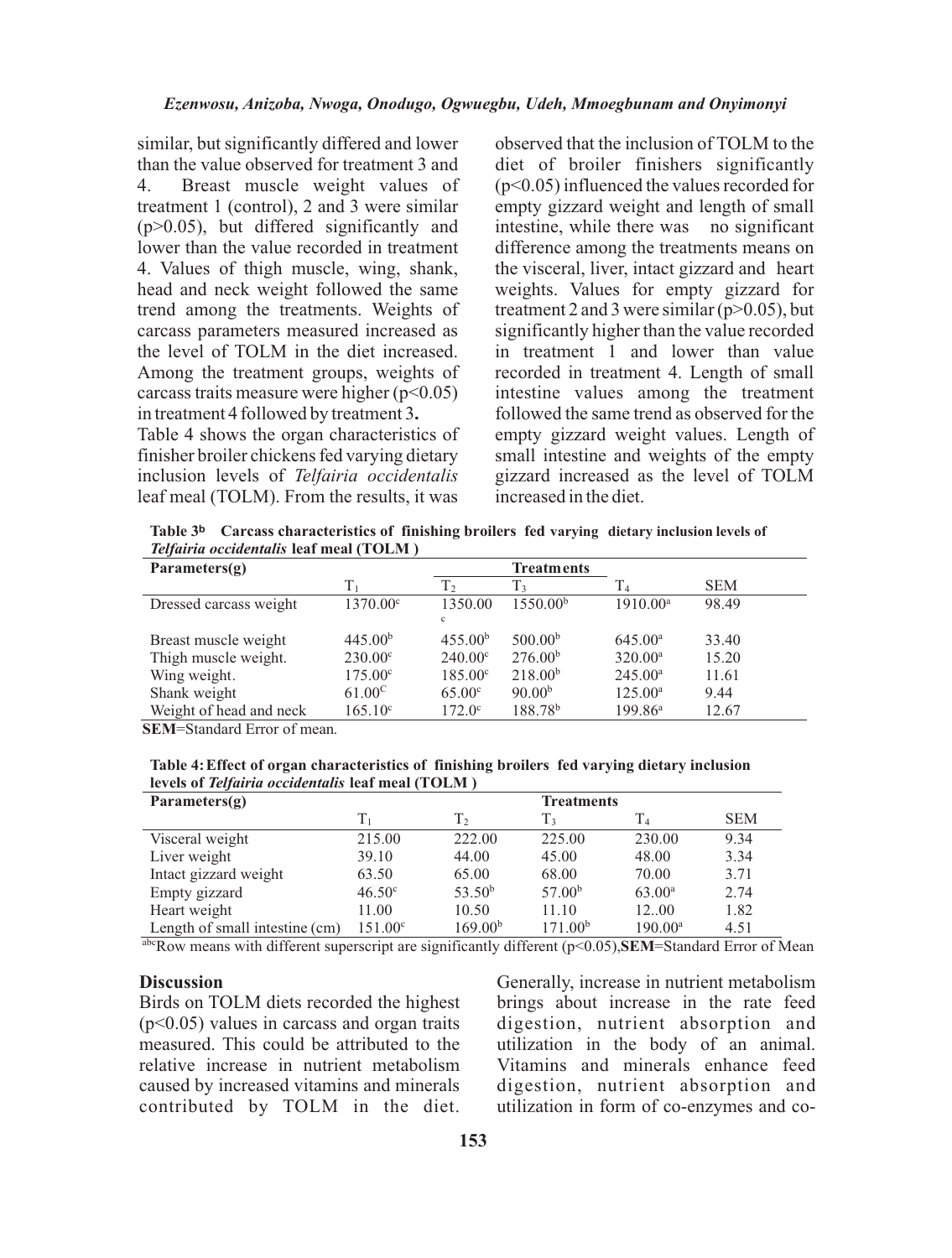factors. Co-enzymes and co-factors acts as help molecules to the various body enzymes that are involve in the generation of energy, compounds catabolism, anabolism and inter-conversion of materials in the body of animals for effective growth and development. Earlier report on carcass characteristics by (Fasuyi, 2007) broilers fed TOLM had better nutrient intake and utilization when TOLM was incorporated in the diets at 1.5% inclusion level. Therefore, increase in nutrient absorption and utilization will culminate into better carcass and organ yield. It is well documented in the literature that nutrition has positive effect on carcass traits; muscle of chest and hind limbs (Agbede and Aletor, 1997).According to (Adegbenro, 2015) Telfairia occidentalis plant is rich in vitamins, minerals and protein. From the work of ( Fasuyi, 2007) carcass characteristics and organ weights in broiler all showed evidence of uniform

tissue buildup and muscles development particularly in those fed diet containing TOLM. Improvement recorded among the treatments groups with regards to carcass and organ parameters measured indicates that TOLM did not present any deleterious effect on the birds. The improvement in the length of small intestine and empty gizzard weight observed in this work agrees with (Fasuyi, 2007) who fed TOLM to broilers and recorded increase in the values for gizzard and intestinal lengths of the birds. No significant differences recorded among the treatment means for the internal organs measured such as weight of liver, intact gizzard and heart weight agrees with (Imasuen, 2014) who supplemented diets of broilers with TOLM and observed no significant differences ( $p > 0.05$ ) among the treatment groups with respect to all the internal organs measured except the length of intestines which the result of this current study also agrees with.



## **Conclusion**

In conclusion, higher inclusion level of 1.5% *Telfairia occidentalis* leaf meal was observed not to have any deleterious effect on birds, therefore  $T_4$  (1.5%) was recommended because of highest significant values of carcass and organ indices recorded. The better performance of birds on diets with TOLM in terms of improved carcass and organ traits suggests that *Telfairia occidentalis* leaf meal can be used by farmers to enhance poultry production.

#### **References**

**Adegbenro, M. 2015.** Characterization of some tropical leaves and their r e placement values for commercial vitamin/mineral premix in poultry and swine diets.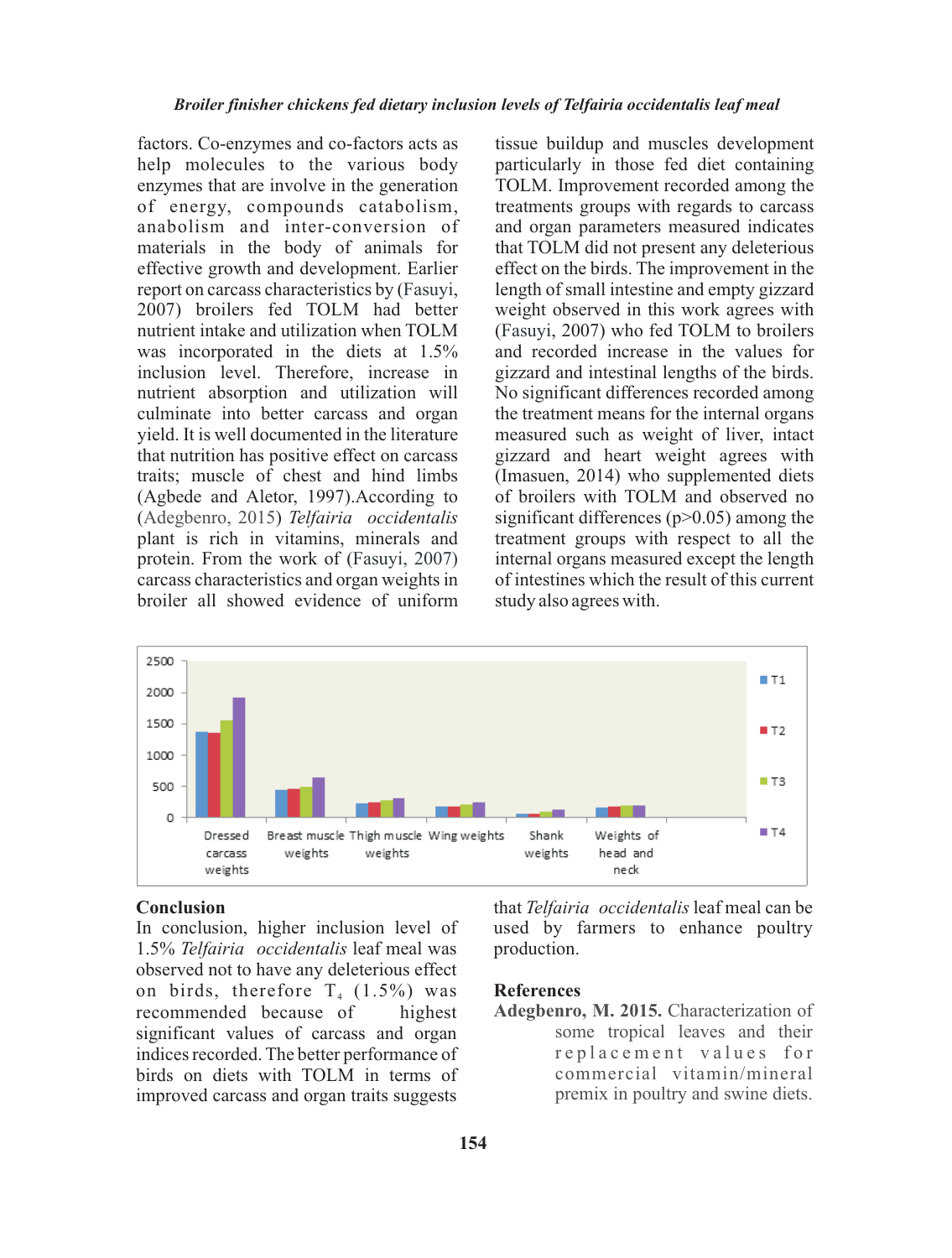### *Ezenwosu, Anizoba, Nwoga, Onodugo, Ogwuegbu, Udeh, Mmoegbunam and Onyimonyi*

PhD Thesis Submitted in the Department of Animal Production and Health, School of Agriculture and Agricultural Technology, Federal University of Technology, Akure, Nigeria.

- **Agbede, J.O and Aletor, V.A. 1997.** The performance,Nutrient Utilization and Cost Implication of Feeding Broiler Finishers Conventional or Underutilized Feed Resources. Applied Tropical Journal. 2 (2):- 62.
	- **B r e i n h o l t , K . A ; G o w e n , F.A;Nwosu,C.C.1981**.Influence of environment and animal factors day and night grazing activity of imported Holstein Friesan cows in the humid lowland tropics of Nigeria.Trop.Anim.Prod.6:4.
- *Duncan, D.B. 1955. New Multiple Range Test. Biometrics 11:1-42.*
- **Farrell, D. 2013.**The role of poultry in h u m a n nutrition.http://www.fao.org/docre p/013/al709e/ al709e00.pdf Accessed 10 April 2015.
- **Fasuyi, A.O.2007.** Effects of graded levels of fluted pumpkin (Telfairia occidentalis) leaf meal on the nutrition, biochemistry and haematology of broiler finisher. Agricultural Sciences Research Journal. 1 (1): 05-12.
- **Imasuen, J.A., Nwokoro, S.O.and Osa, U.G.S. 2014.** Responses of broiler chickens fed varying levels of dietary *Telfaira occidentalis* leaf (Pumpkin leaf) as feed supplement. Asian Journal of Animal Science, 8: 65-72.
- **Melesse, A., Negesse, T and Tiruneh, W. 2011.**Tropical and Subtropical Agro-Systems, 14(2011): xxx-xxx: 1-2. Parkistan Journal of Nutrition 5(6):548-550.
- **Obi, I.U. 2002**. Statistical methods of detecting differences between treatments means and research methodology issues in laboratory and field experiments.  $2^{nd}$ Ed.Express Pub.Ltd.Enug u.Pp13- 21.
- **O. Ladeji, Z. S. C. Okoye, and T. Ojebe.1995.** Chemical evaluation of the nutritive value of leaf of fluted pumpkin (*Telfaria occidentalis*)," *Food Chemestry*, vol. 53, pp. 353–355.
- **Obi, I. U. 1990.** Statistical methods of detecting differences between treatment means.  $2<sup>nd</sup>$  edition, Snaap.
- Ofomata, G.E.K.1975. Nigeria in Maps.Eastern States.Ethiope Publishing Co.Ltd Benin.
- **Okonkwo, W. I and Akubuo, C. O. 2007.** Trombe wall system for poultry brooding. Int. J. *Poultry Sci*.6?125- 130.
- **SPSS. 2003.** Statistical Package for social Sciences. Window Version 8.0
- **Steel, R. G.D and Torrie, J. H.1980.** Principle and procedures of statistics.McGraw-Hill Book Inc.New York.
- **Sugiharto S, Yudiarti T, Isroli I and Widiastuti, E. 2018a.** The potential of tropical agro-industrial by-products as a functional feed for poultry. Iranian Journal of Applied Animal Science, 8, 375- 385.
- **Sugiharto, S. 2019.** A review on fungal fermented cassava pulp as a cheap alternative feedstuff in poultry ration. Journal of World's Poultry Research, 9, 01-06.
- **Tesfaye E, Animut G, Urge M and Dessie, T. 2013.** *Moringa olifera* Leaf meal as an alternative protein feed ingredient in broiler ration.